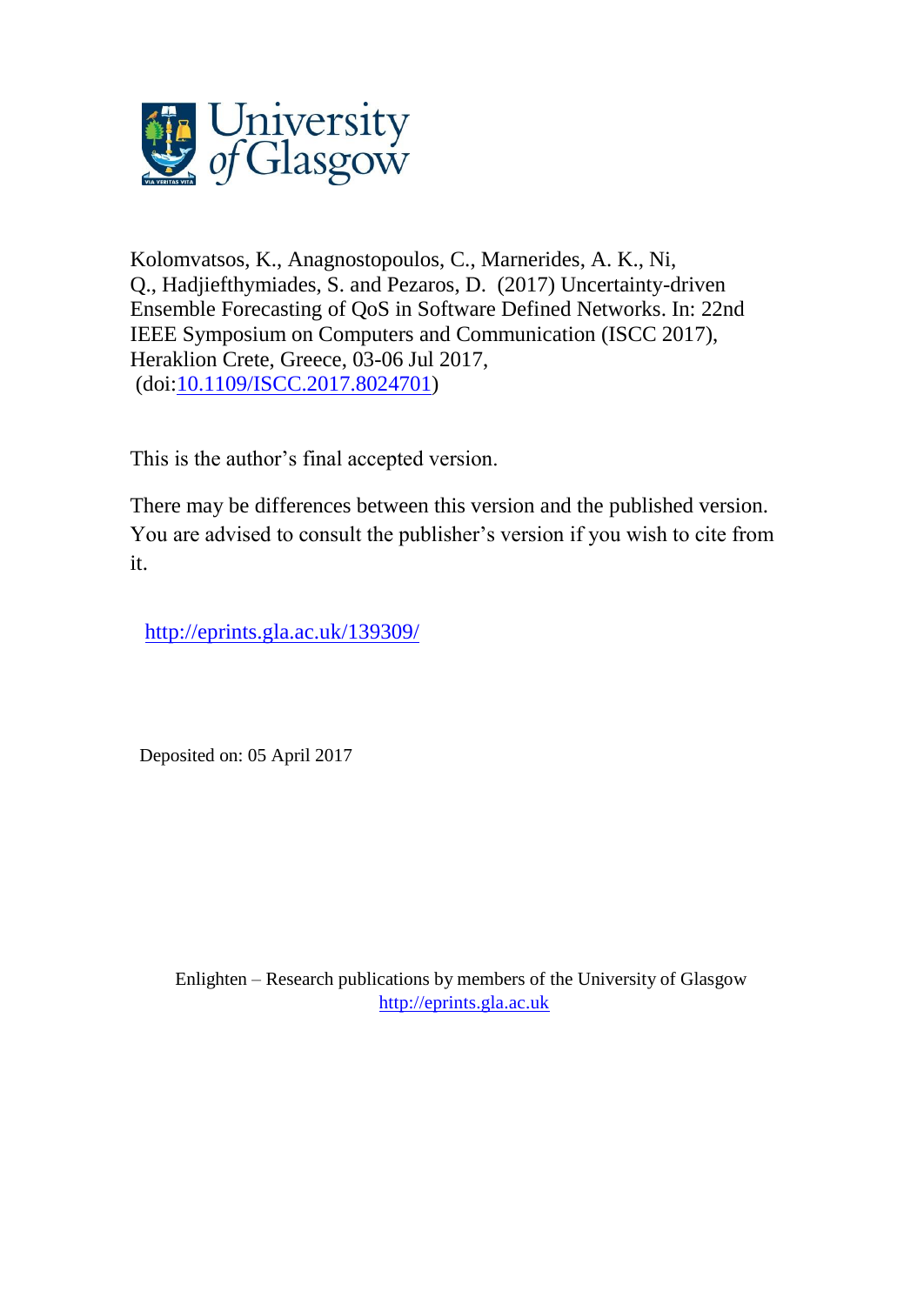# Uncertainty-driven Ensemble Forecasting of QoS in Software Defined Networks

Kostas Kolomvatsos<sup>∗</sup> , Christos Anagnostopoulos† , Angelos K. Marnerides‡ Qiang Ni<sup>‡</sup>, Stathes Hadjiefthymiades<sup>\*</sup> and Dimitrios P. Pezaros<sup>†</sup>

<sup>∗</sup>Department of Informatics and Telecommunications, National and Kapodistrian University of Athens, 15784, Greece

†School of Computing Science, University of Glasgow, G12 8QQ, UK

‡ InfoLab21, School of Computing & Communications, Lancaster University, LA1 4WA, UK

Email: <sup>∗</sup>{kostasks, shadj}@di.uoa.gr, †{christos.anagnostopoulos, dimitrios.pezaros}@glasgow.ac.uk,

‡{angelos.marnerides, q.ni}@lancaster.ac.uk

*Abstract*—Software Defined Networking (SDN) is the key technology for combining networking and Cloud solutions to provide novel applications. SDN offers a number of advantages as the existing resources can be virtualized and orchestrated to provide new services to the end users. Such a technology should be accompanied by powerful mechanisms that ensure the endto-end quality of service at high levels, thus, enabling support for complex applications that satisfy end users needs. In this paper, we propose an intelligent mechanism that agglomerates the benefits of SDNs with real-time 'Big Data' forecasting analytics. The proposed mechanism, as part of the SDN controller, supports predictive intelligence by monitoring a set of network performance parameters, forecasting their future values, and deriving indications on potential service quality violations. By treating the performance measurements as time-series, our mechanism employs a novel ensemble forecasting methodology to estimate their future values. Such predictions are fed to a Type-2 Fuzzy Logic system to deliver, in real-time, decisions related to service quality violations. Such decisions proactively assist the SDN controller for providing the best possible orchestration of the virtualized resources. We evaluate the proposed mechanism w.r.t. precision and recall metrics over synthetic data.

# I. INTRODUCTION

*Software Defined Networks* (SDNs) is an emerging network paradigm that has proven to confront a number of constrained topics, e.g., static configuration of network components, in the context of *Traffic Engineering* (TE) [1]. Since their emergence, SDNs have been applied to a variety of network environments, e.g., large-scale data center networks [1], and they are witnessed to overcome limitations posed by other methods such as ATM, MPLS and IP-based TE [1].

A core objective behind any TE task is to ensure the provision of end-to-end Quality of Service (QoS) and further accommodate policies that enable the overall resilience, reliability and availability of a given underlying network infrastructure. SDNs have received a considerable level of use for enabling quality-aware mechanisms that are adaptive as instrumented by real-time policies initiated by SDN controllers over the OpenFlow protocol [2].

Nonetheless, the unexpectedly rapid growth of Internet applications has naturally led SDN-based quality of service methods to be extremely dependent on the real-time processing

of immense volumes of monitored network packets. Regardless of the benefits offered by SDN deployments, such as the clear separation of the control with the data forwarding plane, there is still a number of issues related with the actual instrumentation of TE and particularly quality-driven and proactive decision making due to the limitations on real-time network flow monitoring and processing capabilities residing in current SDN controllers and the OpenFlow protocol [1], [2], [4]. Hence, the composition of novel SDN-based quality of service management methods needs to greatly consider the incorporation of real-time 'Big Data' forecasting analytics to construct flexible, scalable and self-managing networks [4].

Therefore, in this paper we introduce an intelligent *uncertainty-driven* SDN-based quality of service mechanism in which large-scale volumes of monitored network packets are processed, analysed under a 'Big Data' mindset and the future behavior of the network is *predicted* through the use of *ensemble forecasting*. Moreover, quality-related decisions are initiated by a Fuzzy Logic (FL) system that we introduce and involve in the whole process. As will be shown in the next sections, we report that our results demonstrate the applicability of our mechanism towards the efficacy of real-time predictive and adaptive QoS assurance that, in parallel, ensures the appropriate dimensioning of the underlying network resources.

The structure of the paper is as follows: Section II describes related work in the context of SDN-based QoS mechanisms, Section III discusses preliminaries behind our work, whereas Section IV report on the proposed intelligent mechanism. Section V presents performance evaluation of our mechanism and Section VI concludes this work.

# II. RELATED WORK

The aspect of QoS assurance can surely be acknowledged as a traditional research challenge within the networking community [3]. As already mentioned, a number of studies has introduced a range of TE mechanisms that looked at particular QoS features where experimentations were oriented on explicit application scenarios, e.g. [4], [5]. Overall, the list for QoSrelated mechanisms is quite long, however, the agglomeration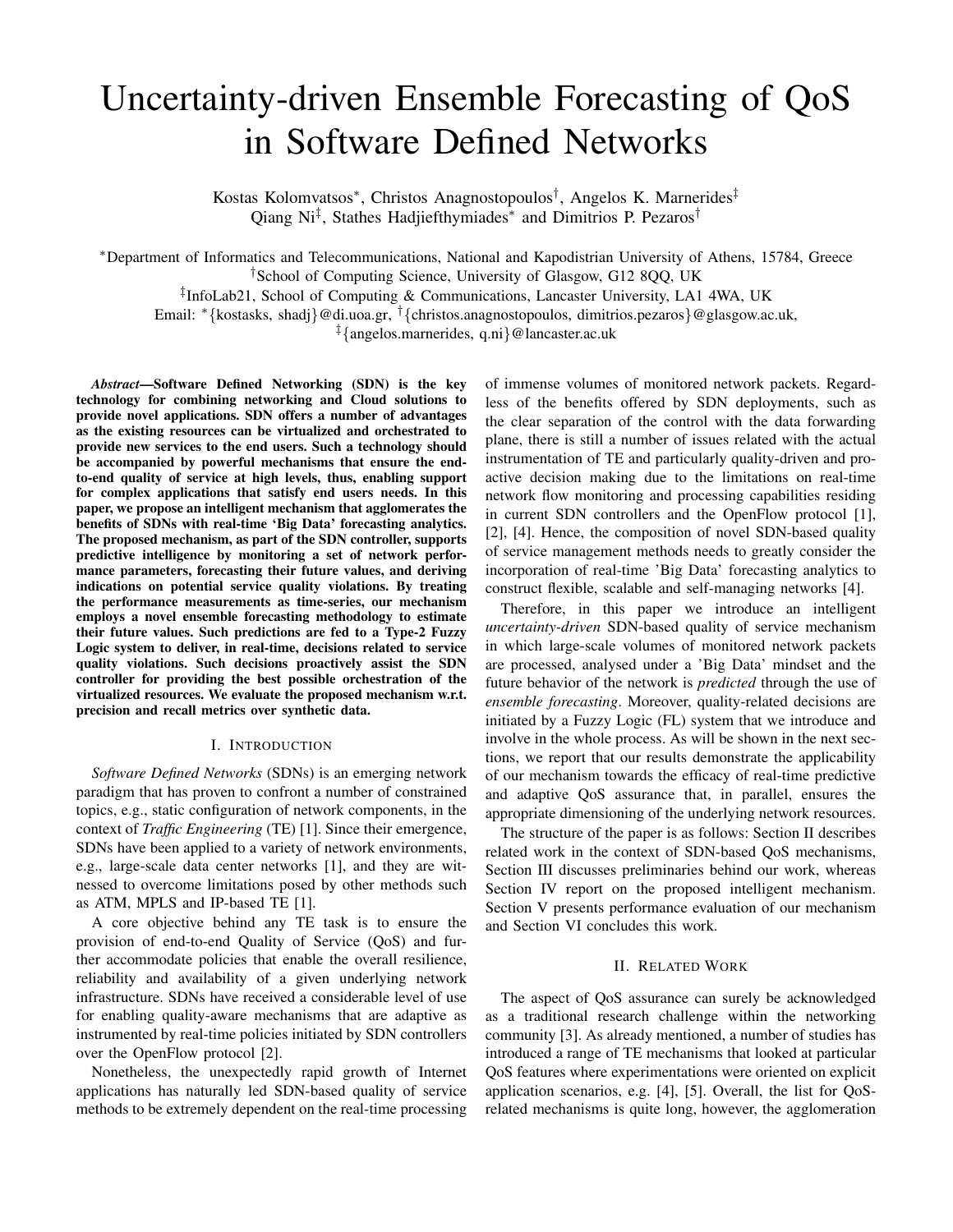of SDNs for improving QoS is comparably a quite recent trend in TE.

In fact, the work in [7] was one of the first to address the aspect of QoS-aware routing under the instrumentation of an SDN controller over the OpenFlow protocol. Subsequently, the work in [6] introduced a scheme that leveraged a centralized SDN controller for gaining significant improvements in network utilization as well as to reduce packet losses and delays. Their novel work was addressing both the scenario of a complete SDN deployment over a networked infrastructure as well as the scenario of a partial deployment.

Nonetheless, the above solutions as also many other techniques described in [1] were mainly concerned with the utilization of SDNs for enabling QoS and the majority did not consider the aspect of 'Big Data' and more specifically 'largescale forecasting analytics'. As reported in [4] there has been minimal work on exploiting the properties of SDNs in order to firstly confront the high volume of monitored network packets and secondly to enable 'Big Data' technologies and predictive analytics for improving the aspect of QoS. Hence, the blending of SDNs and 'Big Data' for enabling QoS-related intelligent mechanisms is considered as a quite new topic. However, the use of SDNs for improving 'Big Data' applications over a networked infrastructure without explicitly looking at QoS has been addressed on a more frequent scale in recent years (e.g. [8], [9]).

To the best of our knowledge, there is a small number of studies that aimed to exploit the synergy of SDNs and 'Big Data' technologies for improving the aspect of QoS. For instance, the work in [4] suggested tensor-based models for formalizing the networking functions of the data plane and for routing path recommendations that coexist with a transition tensor model in charge of traffic prediction and QoS provisioning. In parallel, with the aforementioned study, the work in [11] introduced a QoS provisioning scheme that was instrumented by a centralized controller that run traffic classification modules based on Support Vector Machine (SVM) [10]. In general, our work is aligned with the latter two pieces of work in [4] and [11] w.r.t. the objectives and the generic merging of the benefits from SDNs and Big Data forecasting analytics for achieving quality of service provisioning. However, we do argue that the solution reported herein is more suitable for real-time QoS provisioning due to its explicit *efficient* uncertainty-driven ensemble forecasting that is less computationally expensive than tensor-based models or SVMs.

# III. PRELIMINARIES & RATIONALE

Consider an SDN controller being responsible to perform various network tasks. The SDN controller is connected to the applications through the northbound interface and devices through the southbound interface. The controller incorporates a monitoring mechanism responsible to collect time-series network performance data like latency, link utilization, switch buffer occupancy, etc. During the functioning, the amount of streaming data collected by the network becomes huge. The controller wants, on top of these data streams, to derive predictive analytics and use them, in real time, to secure a high QoS. For instance, the controller can incorporate new extensions in its functionality and support more advanced capabilities, such as running algorithms to perform analytics and orchestrating new rules throughout the network.

# *A. SDN Management and Orchestration*

Instrumenting legacy networks with monitoring capability to facilitate always-on and timely measurement of network-wide performance metrics in short timescales has been particularly challenging due to the high overhead incurred and associated cost. In SDN however, several features of the controller-toswitch communication can be exploited for measuring diverse performance parameters while only incurring minimal overhead to the decoupled control plane. We have used readily available options of the Openflow protocol [20] to enable a centralized controller to collect and measure operating network-wide metrics including topology, latency, utilization and switches' buffer sizes.

*1) Switch buffer size and node-local queuing delay:* Buffer occupancy in the switches is the primary contributor to variable queuing delays impacting packet transmission. A bound on the switch-internal queuing delay can be calculated using the maximum buffer occupancy of each switch together with the egress link rate. If queues have been assigned to the switch ports, the OpenFlow controller can send a *ofp queue get config* packet to retrieve the queue characteristics, including length (in bytes), and minimum and maximum data-rate (since OpenFlow 1.2). The switch-local queuing delay can be bound by dividing the maximum buffer size by the corresponding egress link rate.

*2) Network-wide, switch-to-switch link latency:* Accurate latency measurements have been taken using the Open-Flow Discovery Protocol (OFDP) which allows custom *Type-Length-Value* (TLV) structures to be inserted in the packet payload. Through storing a node-local timestamp in the TLV payload, OFDP can be used for both topology discovery and latency measurement. The controller generates an OFDP packet and issues a *ofp packet out* command to every switch which in turn floods the packet to its neighbors. On reception, each neighbor forwards the OFDP packet back to the controller using *ofp\_packet\_in*, as shown in Fig. 1. This measurement gives the 3-hop round-trip latency of the controller through switches  $S_j$  and  $S_i$  (or  $S_k$ ), which includes both management and data network latency components, and also the time to encapsulate/decapsulate the OFDP message [21]. The control plane processing time (controller-to-switch latency) is measured using OpenFlow *ofpt echo request* and *ofpt echo reply* messages which are typically used by the switch as a keepalive signal. Using these two measurements, we can deduce the latency from  $S_i$  to  $S_j$ . Generalizing on this method, the latency between any two arbitrary switches  $S_i$  and  $S_k$  through route R is calculated as follows:  $L_{S_i \to S_k} = \sum$  $\sum_{R_{i\rightarrow k}} L_{S_i\rightarrow S_{i+1}}.$ 

*3) Average link utilization:* We have used the FlowSense approach to measure inter-switch link utilization [19], through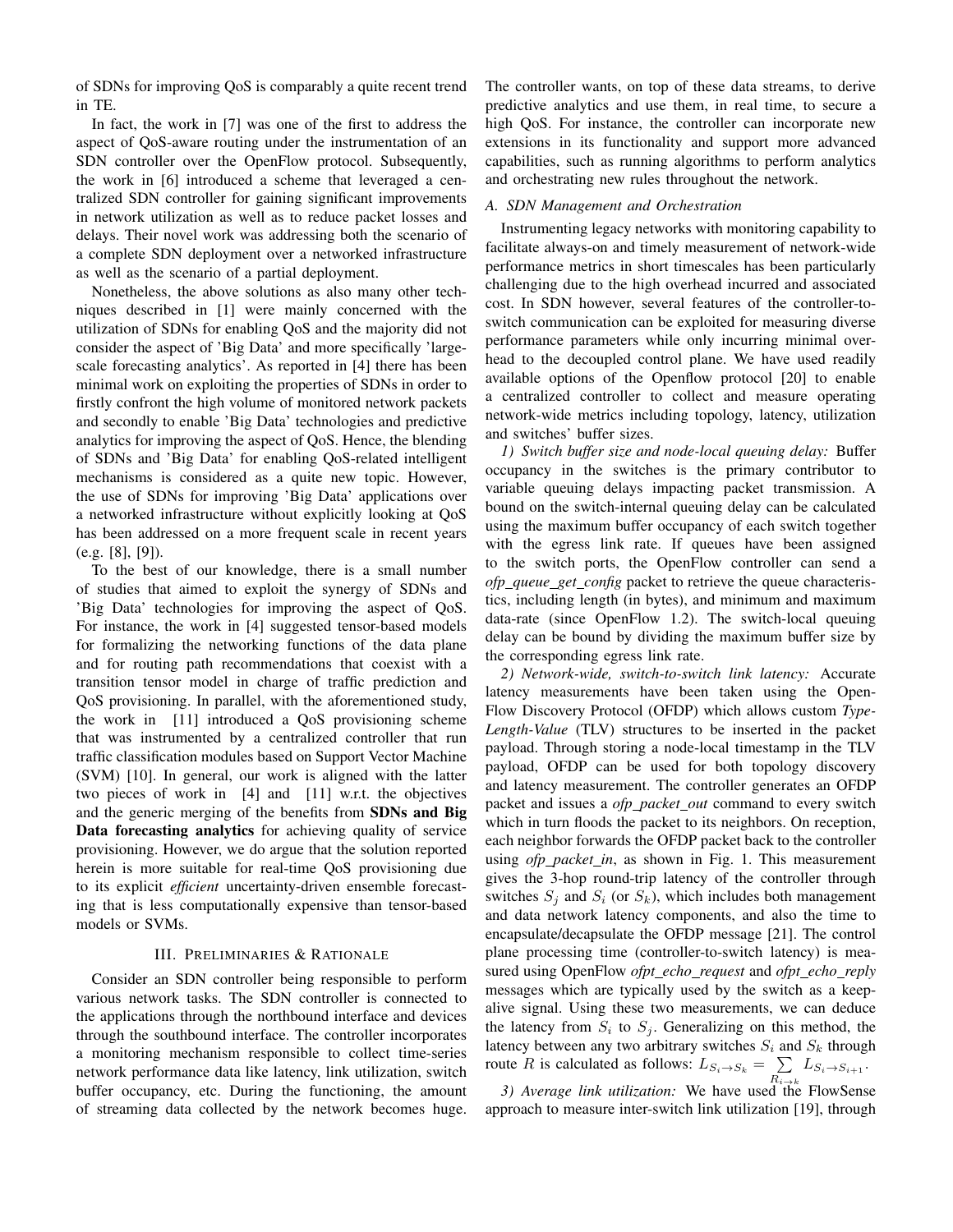

Fig. 1. Measuring latency at the SDN controller using OpenFlow.

monitoring *PacketIn* and *FlowRemoved* messages triggered by each switch upon flow arrival and entry expiry, respectively. By timestamping the reception of *FlowRemoved*, the controller can calculate the duration of the flow, the amount of traffic matched against it, and the input port of traffic matching that entry, therefore being able to infer the amount of bytes contributed by this entry to the utilization of the link terminating at this input port. Using information from *PacketIn* messages of other flows sharing the same link at a given time window, Flowsense can estimate the total average utilization percentage of every link in the network topology. However, it can only do so when these flows expire (i.e., upon reception and timestamping of their corresponding *FlowRemoved* messages), and therefore a delay is incurred in estimating overall link utilization. Flowsense produces accurate estimates of link utilization but is only able to do so on the order of a few seconds (on par with typical flow duration), hence making forecasting even more relevant for QoS assurance [19].

#### *B. Rationale*

We focus on an intelligent scheme that introduces an *ensemble forecasting* model for deriving future insights on network performance. We cope with the management of various *Network Performance Parameters* (NPPs) by proposing a module that supports, in real-time, the decision making of the SDN controller (see Figure 2). The proposed module relies on a federation of data streams partitions and corresponding query processors that return representative data related to each NPP. On top of these data, the forecasting module derives future insights for each NPP. Apart from the ensemble forecasting scheme, our module involves an *uncertainty management* model for deriving alerts related to the update of the orchestration process of the SDN controller. A *Type-2 Fuzzy Logic System* (T2FLS) processes the outputs of the forecasting scheme and takes *decisions whether it is the appropriate time to update the management of the underlying devices towards the maximization of QoS*. Our solution combines responses derived through large-scale predictive analytics with multiple aggregated time series forecasting and uncertainty management to enhance the functionality of the SDN controller.

Example 1: Consider that a SDN controller monitors the NPPs: *average link utilization*  $(m_1)$  and *average latency*  $(m_2)$ of the network. Historical values for  $m_1$  and  $m_2$  are fed into a set of estimators (time-series forecasters) resulting a vector of estimated values. On top of these estimations, we produce future (short-term) estimated values for  $m_1$  and  $m_2$ , notated by



Fig. 2. The architecture of the proposed scheme.

 $m_1$ ,  $m_2$ .  $m_1$ ,  $m_2$  are fed to the T2FLS to derive the *Potential of Violation* (PoV). PoV is an indication whether the QoS could be violated in the near time. When PoV exceeds a predefined threshold, the proposed scheme issues an 'alert' to the SDN controller, thus, making it to update the virtualized resources management and secure a high QoS.

Goal: Our goal is to provide large-scale forecasting analytics to the SDN controller over a huge amount of performance time-series data streams. Assume a set of M NPPs of interest. For each NPP, we observe a d-dimensional time-series. Each dimension corresponds to the very specific monitored source of the network. Hence, we cope with forecasting analytics over a huger  $Md$ -dimensional space. Obviously, this does not scale w.r.t.  $d$  given  $M$  NPPs of interest. In this context, we invoke an aggregation operator over all  $d$  time-series for each NPP. This operator is a 'representative' for *all* time-series of a NPP. In this paper, we adopt the *current average* over d times series per NPP. Then, an aggregated time-series for a NPP is generated. In turn, we obtain  $M$  aggregated time-series instead of  $Md$ , which will be taken into account for forecasting analytics. The idea is to adopt a universal approximation system, e.g., a FL system, that *'fuses'* those M aggregated streams into a 'PoV stream'. This FL-based decision making, not only scales with  $d$  and  $M$  but, also, incorporates the human expert knowledge through *inference rules* that deliver the PoV to the SDN controller.

### IV. THE INTELLIGENT MECHANISM

### *A. The Ensemble Forecasting Scheme*

Consider a set of time-series estimators  $\mathcal{E}$  =  $\{e_1, e_2, \ldots, e_{|\mathcal{E}|}\}\$ , e.g., auto-regressive predictor, double and triple exponential smoothing, weighted and cumulative moving average, and moving median [13]. Specifically, we adopt the estimators discussed in [14] (adopting  $|\mathcal{E}| = 28$ time-series estimators). In many cases, we adopt the same estimator with different parameter values, e.g., we adopt the cycle estimator with window size equal to  $W \in \{2, 5, 7\}.$ Every estimator  $e_i$  exploits the historical data for each NPP  $m_k, k = 1, 2, \ldots, |\mathcal{M}|$  and estimates their future values. We envisage the estimator  $e_i$  as a mapping  $e_i : \mathcal{H}_{m_k} \to \mathbb{R}$ , where  $\mathcal{H}_{m_k}$  represents historical data for NPP  $m_k, k = 1, \dots |\mathcal{M}|$ .

Ensemble forecasting is a common way to improve the performance of an estimator compared to single forecasting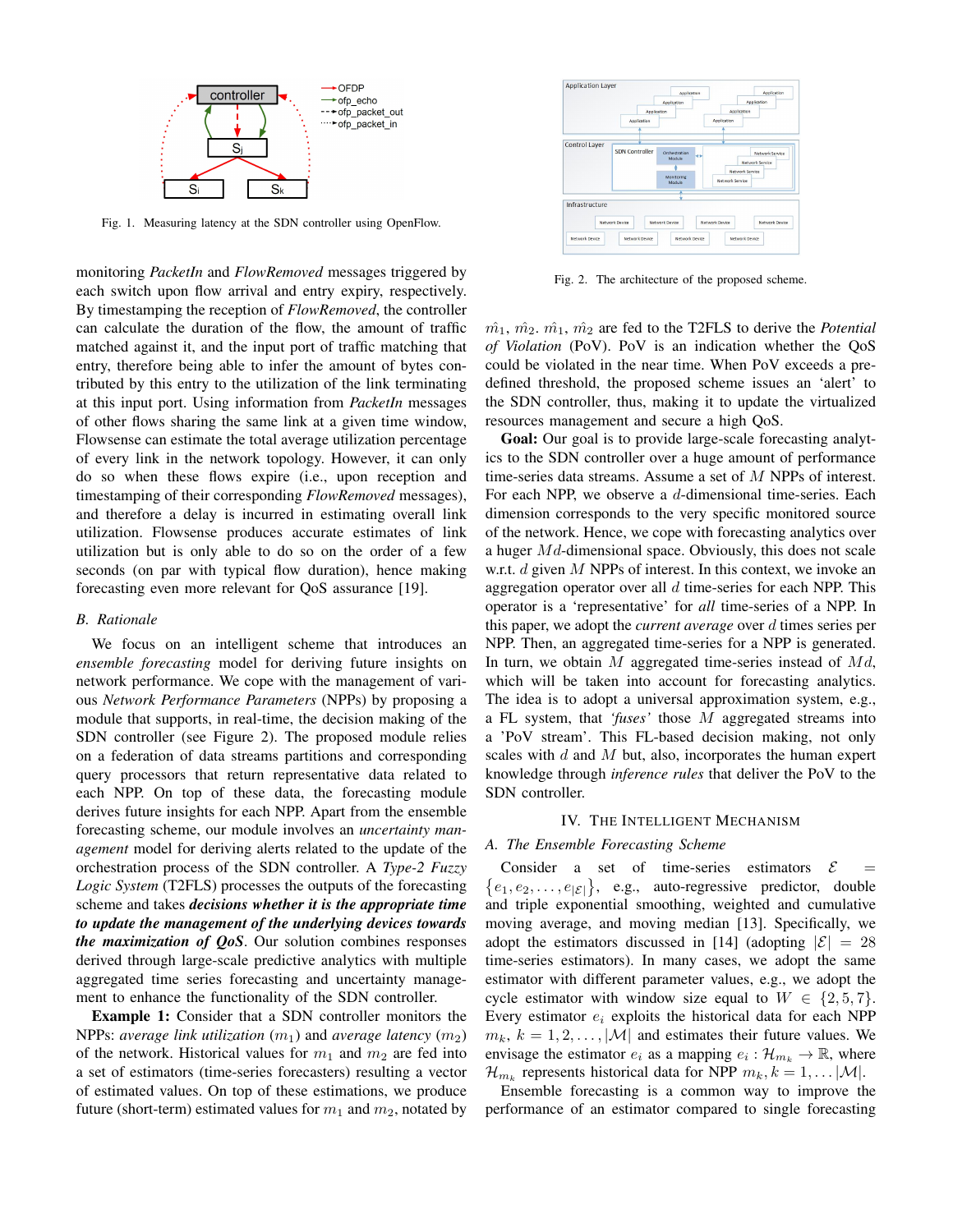models. An ensemble of individual estimators performs better (in terms of prediction accuracy) than a single estimator in the average [17]. Different estimators exhibit different characteristics and performance related to prediction error.

The proposed ensemble forecasting scheme consists of the integration of multiple estimators. The integration concerns the estimated values for the same NPP. Based on the historical values of each  $m_k$ , we introduce an ensemble forecasting that derives the final aggregated value. The ensemble forecasting model is an aggregation function:  $\hat{e} = f(e_1, \dots, e_{|\mathcal{E}|})$  where  $\hat{e}$  is the aggregated estimated value while  $f(\cdot)$  is the function applied on the estimators results  $e_i$ . For instance,  $f(\cdot)$ could be a linear combination of  $e_i$ , i.e.,  $\hat{e} = \sum_{i=1}^{|\mathcal{E}|} w_i e_i$ , with  $\sum_i w_i = 1$ . The *linear ensemble forecasting* model is characterized by simplicity, however, it exhibits limitations affected by the methodology adopted to derive the weights  $w_i$ . We adopt such linear ensemble model by taking into consideration the behavior of estimators in the *recent* past to determine the corresponding weights  $w_i$ . As  $\hat{e}$  is related to a specific performance parameter  $m_k$ , our model produces a vector of estimated values, one per performance parameter, i.e.,  $\hat{\mathbf{e}} = [\hat{e}_1, \dots, \hat{e}_{|\mathcal{E}|}]$ . Without loss of generality, we re-scale  $\hat{e}_i \in [0, 1]$ . Weights for each estimator are determined by their performance, i.e., by the forecasting error. At time instance t, let  $\hat{e}_i^t$  denote the estimation derived by the *i*-th estimator  $e_i$  and  $r_k^t$  is the real observation for NPP  $m_k$ . The absolute forecast error is then:  $|\hat{e}_i^t - r_k^t|$ .

Let  $W(h)$  be a sliding window specified by a fixed temporal extent  $h > 0$ . When  $h \to \infty$ , the model considers the entire historical NPP time-series for  $e_i$ . We propose a methodology for determining the weight  $w_i$  of  $e_i$  based on the performance of  $e_i$  within  $W(h)$ , i.e., in the last h rounds with respect to the estimation error. The weights are based on the average forecasting error  $\mu_i$  in the past h prediction rounds. When  $\mu_i$ is low (i.e., close to 0),  $e_i$  exhibits the best performance, thus, it should enjoy a high weight. A high weight will lead  $e_i$  to contribute more, compared to the remaining estimators, to the final aggregated value for the specific NPP.

We define a convex combination rule for deriving the weight for each estimator, i.e.,  $w_i = \frac{1-\mu_i}{\sum_{j=1}^{\lfloor \frac{p}{2} \rfloor} 1-\mu_j}$ . Evidently, the ensemble mechanism assigns high weight on the value that corresponds to an estimator  $e_i$  having a low  $\mu_i$  in the recent history of  $h$  time instances.

# *B. The Uncertainty Management Mechanism*

No matter how accurate is a single forecast or an ensemble forecasting scheme, it is valuable only when its results are well accepted by end users / applications. The means for 'transferring' the aggregated forecast to the SDN controller, thus, to 'fire' an update in the orchestration process is critical. As the SDN controller is an autonomous component that automatically updates the orchestration of the virtualized resources, a 'probabilistic' approach on top of the aggregated estimations is not appropriate. The reason is that the SDN controller cannot efficiently handle probabilistic information being sure when the aggregated estimation depicts a high potential of QoS violation. Uncertainty is present on how the final aggregated estimation should be 'translated' and 'transformed' to a decision related to the initiation of the update of the orchestration process. Uncertainty can be defined as the measure of belief to QoS violation associated with inaccuracies in forecasting or boundary conditions, adequacy of adopted estimation models, and extrapolation of process in time. Hence, an efficient uncertainty management technique that will derive decisions adopted by the SDN controller is imperative.

In our model, we adopt FL for the uncertainty management present in very dynamic environments like the behavior of SDN controllers. We propose a T2FLS, which is responsible for defining the SDN controller's reaction to the incoming NPP measurements. We do not rely on a Type-1 FLS as those models have specific drawbacks when applied in very dynamic environments. Two fundamental differences between Type-2 and Type-1 FLSs are [18]: (i) adaptiveness, meaning that the Type-1 fuzzy sets change as input changes; and (ii) novelty, meaning that the upper and lower membership functions of the same Type-2 fuzzy set may be used simultaneously in computing each bound of the type-reduced interval. Research efforts have shown that there are limitations in typical Type-1 FL systems when handling uncertainties [12], [15].

Our T2FLS is a non-linear mapping between l inputs  $u_i \in$  $U_i \subset \mathbb{R}, i = 1, \ldots, l$  corresponding to the aggregated value for NPP  $m_k$ , and z outputs  $v_i \in V_i$ ,  $i = 1, ..., z$  corresponding, e.g., to the PoV. The proposed T2FLS is based on a set of rules, a.k.a. the FL rule base, that combines the available inputs with output. The adopted FL rules have the following structure:

 $R_j$ : If  $u_{1j}$  is  $A_{1j}$  and/or  $u_{2j}$  is  $A_{2j}$  and/or ... and/or  $u_{1j}$  is  $A_{lj}$  Then  $v_{1j}$  is  $B_{1j}$  and ... and  $v_{zj}$  is  $B_{zj}$ 

where  $R_j$  is the jth fuzzy rule,  $u_{ij}$  are the inputs of the jth rule,  $v_{kj}$  are the outputs of the jth rule and  $A_{ij}$  and  $B_{kj}$  are membership functions. Membership functions are adopted to represent the fuzzy subsets for each input and output variables.

The structure of the FL rules is the same as in Type-1 systems, however, a Type-2 FL rule base involves Type-2 fuzzy sets in the antecedents and consequents (i.e., the combination of inputs and outputs). Membership functions in Type-2 FLSs are intervals defining the upper and the lower bounds for each fuzzy set [16]. The area between the two bounds is referred to as *Footprint of Uncertainty* (FoU).  $A_{ij}$  are interval Type-2 fuzzy sets and  $B_{ij}$  are the centroids of a consequent Type-2 fuzzy set. The following steps are followed when activating a T2FLS: (i) Calculate the membership functions for each fuzzy set based on the input crisp values of the NPPs; (ii) Calculate the firing interval of each fuzzy rule; (iii) Perform type reduction to combine the firing interval of each rule and the corresponding consequent. The final step produces the interval of the consequent, and accordingly, the defuzzification phase defines the final output. The most common method for type reduction is the center of sets type reducer [15].

The proposed T2FLS has  $|\mathcal{M}|$  inputs that correspond to the aggregated estimated values for each performance parameter  $m_k$ . The PoV is generated by the T2FLS based on the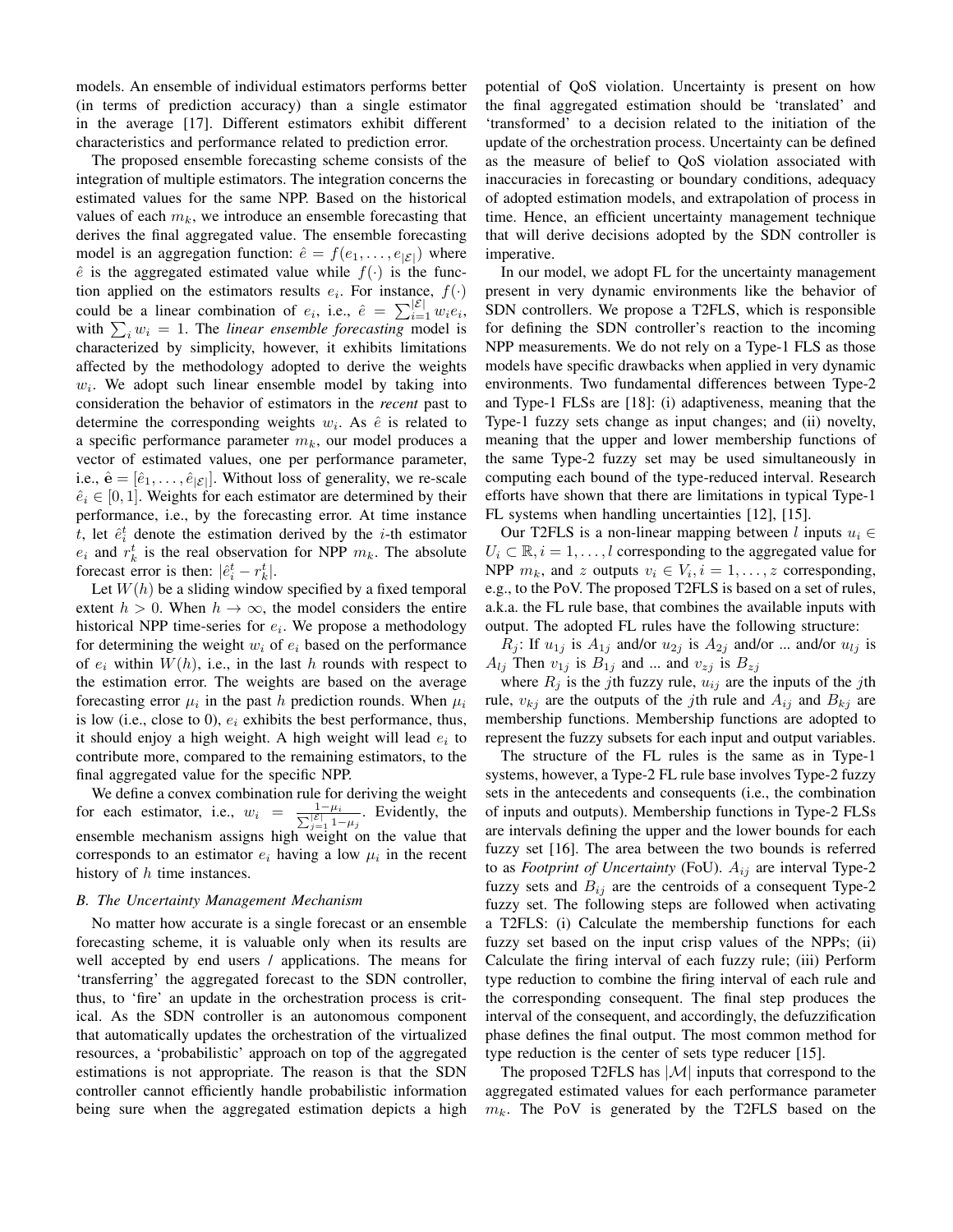aforementioned inputs. For the inputs and the output, we consider three linguistic values: *Low*, *Medium*, and *High*. A *Low* value represents that the fuzzy variable takes values close to the lower limit (i.e., zero) while a *High* value depicts the case where the variable takes values close to the upper level (i.e., unity). A *Medium* value depicts the case where the fuzzy variable takes values close to the average (i.e., around 0.5). Human experts define the upper and the lower limit for the Type-2 fuzzy sets. For simplicity, we consider triangular membership functions as they are widely adopted in the literature. Due to space limitations, we omit the full list of the adopted FL rules.

# Example 2: Consider a FL rule liaised with Example 1:

IF m<sup>1</sup> is *Low* AND m<sup>2</sup> is *High* THEN PoV is *High*.

Recall that  $m_1$  and  $m_2$  depict the link utilization and latency, respectively. This specific rule indicates that when the available link utilization of the network is low (close to zero) and the average latency is high (close to unity), the PoV should be high. In this case, an 'alert' should be fired to the SDN controller to make it update the management process and keep the QoS at high levels.

# V. PERFORMANCE EVALUATION

We report on the performance of the proposed model i.e., the *Uncertainty Driven Monitoring Scheme* (UDMS) trying to identify its performance concerning the accurate and *early* identification of any potential QoS violation event. We experiment with synthetic traces (time-series) derived by: the Uniform (U) and the Exponential (E) distributions. Our experimental scenarios involve three NPPs: link utilization  $\beta$ , average switches' buffer size  $\epsilon$ , and average latency  $\alpha$ .

# *A. Experimental Setup & Performance Metrics*

We consider that  $\beta$ ,  $\epsilon$  and  $\alpha$  take values derived by the two distributions (Uniform and Exponential). When adopting the Uniform, we assume a very dynamic environment where NPPs change continually. When the Exponential is adopted, we consider two scenarios: (i) the first involves the rate of the exponential  $\lambda = 0.5$  paying attention on an environment where NPPs are mainly considered as high (close to unity); (ii) the second scenario involves  $\lambda = 2.0$  forcing the Exponential to derive low values close to zero. We also consider three decision thresholds; one per each NPP, i.e.,  $\beta_T$ ,  $\epsilon_T$ ,  $\alpha_T$ . When NPPs are above/below (it depends on the type of the parameter) the threshold, it indicates that, probably, QoS will be violated in the near future.

We adopt the widely known metrics *precision* π and *recall*  $\rho$ . We also adopt the *accuracy* metric  $\psi$  and the *F-measure*  $\phi$ . The following equations stand true:  $\pi = \frac{TP}{TP + FP}$ ,  $\rho =$  $\frac{TP}{TP+FN}$ ,  $\phi = 2 \frac{\pi \cdot \rho}{\pi + \rho}$ ,  $\psi = \frac{TP+TN}{TP+TN+FP+FN}$ . Note: T refers to 'true', P refers to 'positive', F refers to 'false', and N refers to 'negative'.

We run 1,000 simulations and for 1,000 rounds per simulation, i.e.,  $t \in \{1, 2, \ldots, 1000\}$ . At t, we collect the realization of NPPs and execute the proposed monitoring scheme. When NPPs are above/below the pre-defined thresholds, we consider an event of possible QoS violation. The aim is to have the UDMS to correctly identify all the events present into our time-series dataset. Our simulations involve three (3) scenarios: (i) Scenario A:  $\beta_T = \epsilon_T = \alpha_T = 0.5$ ; (ii) Scenario B:  $\beta_T = 0.3, \epsilon_T = \alpha_T = 0.7$ ; (iii) Scenario C:  $\beta_T = 0.7, \epsilon_T = \alpha_T = 0.3$ ; With these scenarios, we try to simulate three different strategies concerning the identification of events. The Scenario A interprets that QoS could be violated when performance is above/below a value that is half of the interval (i.e., [0,1]). The Scenario B interprets a more relaxed strategy where the controller 'foresees' QoS violation only when the switches' buffer size is limited, the link utilization and the latency are very high. The Scenario C depicts a case where the controller wants to keep the performance of the network at high levels, thus, even a low decrease/increase of the link utilization, latency, and switches' buffer size will fire a QoS violation event. Finally, in our simulations, we consider sliding windows of length  $h = 50$  for all NPPs.

#### *B. Performance Assessment*

In Table I, Columns 2-4, we report on simulations results for the Scenario A. We observe that  $\pi$  is high, close to unity. This means that the UDMS is capable of identifying potential QoS violation events according to the synthetic time-series with limited false positive events. The aforementioned results stand for the Uniform distribution. Similar results are observed when the Exponential is adopted to produce the synthetic timeseries. Additionally,  $\rho$  is high when the Uniform is adopted while is very low when the rate of the Exponential is high (i.e.,  $\lambda = 2.0$ ). This means that the proposed mechanism tends to miss some true events when the dataset involves low values for NPPs (as derived by the Exponential when  $\lambda = 2.0$ ). In such cases, the UDMS cannot derive a number of events when it receives continuous low values concerning the NPPs reducing  $\rho$ .  $\phi$  and  $\psi$  are at high levels except the case of the Exponential and more specifically when the distribution derives low values for NPPs. In Table I, Columns 5-7, we present our simulation results for the Scenario B. We observe that  $\pi$  is lower than in the Scenario A while  $\rho$  is higher. Scenario B depicts a 'relaxed' scenario where the performance parameters should approach their lowest value to 'represent' a high risk of QoS violation.  $\phi$  and  $\psi$  are at similar levels as in the Scenario A. In Table I, Columns 8-10, we present our results concerning the Scenario C.  $\pi$  is observed at the highest possible value (i.e., the unity) depicting that no false positive events are identified.  $\rho$  is at similar levels as in the Scenario A. In general, the strength of the proposed mechanism is in stohastic traces where the fluctuations of the NPPs are high.

TABLE I UDMS PERFORMANCE RESULTS

|               | Scenario A |                 |                 | Scenario B |                 |                 | Scenario C |                 |                 |
|---------------|------------|-----------------|-----------------|------------|-----------------|-----------------|------------|-----------------|-----------------|
|               | Uniform    | Exponential     |                 | Uniform    | Exponential     |                 | Uniform    | Exponential     |                 |
|               |            | $\lambda = 0.5$ | $\lambda = 2.0$ |            | $\lambda = 0.5$ | $\lambda = 2.0$ |            | $\lambda = 0.5$ | $\lambda = 2.0$ |
| $\pi$         | 0.96       | 0.95            | 0.93            | 0.79       | 0.77            | 0.72            | 1.00       | 1.00            | 1.00            |
| $\mathcal{O}$ | 0.76       | 0.69            | 0.45            | 0.83       | 0.75            | 0.46            | 0.71       | 0.64            | 0.42            |
| Ó             | 0.85       | 0.80            | 0.61            | 0.81       | 0.76            | 0.56            | 0.83       | 0.78            | 0.59            |
| ψ             | 0.76       | 0.70            | 0.50            | 0.74       | 0.70            | 0.54            | 0.72       | 0.65            | 0.44            |